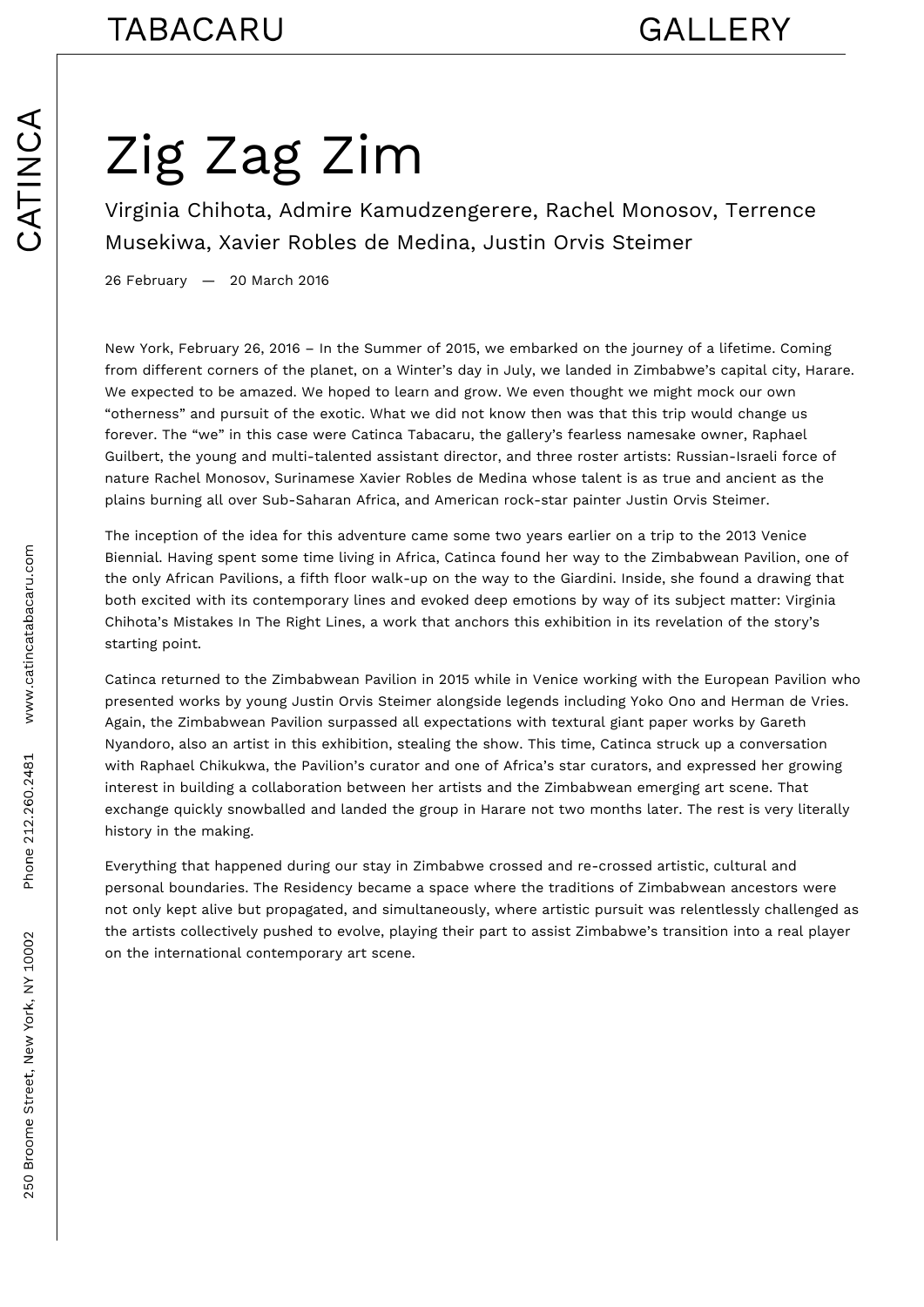## **TABACARU**

Much of the work completed during the Residency involved artist-to-artist assistance. Two major collaborations were conceived and continue to develop to date: Admire Kamudzengerere's Paper Project and Rachel Monosov's #PinkVillage. They make appearances in this Exhibition in video, painting, photography, performance and sculptural forms. Both projects take fine art outside the formal white-box gallery, effectively turning the gallery inside out. Although the American Embassy refused to grant Admire Kamudzengerere a visa to physically participate in this exhibition, when the show travels to the National Gallery of Zimbabwe to open on April 28 of this year, Kamudzengerere will unroll the 2km long scroll-like paper first used during the Residency through the Gallery doors and onto the city streets. Remnants of the reddish Zimbabwean earth and other detrius will be joined by new marks as the paper spills into the city. Sections of the paper will be left unrolled while the rest will be re-rolled and placed within the gallery space like sculptures telling the story of their making.

Notably, #PinkVillage has captured the hearts and minds of local community leaders and art curators. It began as the painting of five mud huts pink. This aesthetic act questions ideas of aid and assistance in Africa. What happens when you give people not their survival necessities but a gift, which one artist desires to see manifested for formalistic reasons? The creative pursuit of bringing friction to the natural landscape ignites dialogue regarding the aesthetic, political and cultural relationships between Africa and the West. What was first conceived as an artistic pursuit, in its interaction with the local community and a wider audience, evolved into a complex dialogue. There is now a call for the painting of over 100 mud huts pink deeply evolving the aesthetic conversation and now engaging the political wings of land development and immigration status. Monosov's video work Pink Village Chapter I will premier in New York during the opening of this exhibition.

An unexpected and highly interesting parallel appeared during the Residency between 25-year olds: Zimbabwean Terrence Musekiwa and Surinamese Xavier Robles de Medina. Both grew up in post-colonial societies and were trained by their patriarchs at a very young age–Musekiwa in traditional stone sculpture and Robles de Medina in painting and drawing. Although they hail from opposite parts of the world, their experiences and current career journeys share infinite similarities. Here, each explores the unique characters making up the social and political arms of Zimbabwean daily life. Robles de Medinas time-intensive charcoal drawing is based on a film still captured in Zimbabwean Parliament in 2004, a split second before Zimabwean MP Roy Bennett attacked the Justice Minister Patrick Chinamasa. The Minister declared Bennett would not be returning to his farm, resulting in one more story of physical collision between black and white Zimbabweans within the context of the widely controversial land reform program.

"I don't understand why he makes them so ugly," Musekiwa's mother complains looking at one of the young artist's satirical works donning exaggerated features and comic expressions. It is this unique and humorous vision of the world, mixed with a current interest in Chinese products that have inundated Zimbabwe over the past decade, that both makes Musekiwa representative of contemporary African aesthetics, and distinctly sets Musekiwa apart from other artists carving stone or using discarded materials. What results is the playfulness of a traditional art form used to render a new aesthetic. Musekiwa creates a portrait of a people, opens a fresh dialogue about religious Dchanges, the making of history, forgotten traditions of magic, and the quotidian turmoil that is still at the heart of most Africans living today.

Magic is the last ingredient needed to complete this Exhibition, and it is added effortlessly by Bushwickbased Justin Orvis Steimer whose large painting and series of small paper works executed on Kamudzengerere's rolled paper depict the spirit of this time and space. The painting is a product of the spiritual engagement Steimer and the others had during the Residency. The piece is made on a tarp found around the grounds of Dzimbanhete Arts Interactions, our artists-space host in Harare. The tarp was already infused with geometry, history, in situ earth, and energy. The marks that form the shapes of the painting were made during a 3.5-hour consultation with Sokuru, the ancestral spirit brought to life by the local healer and medium Jonathan Dube aka Samaita. The work is a testament to the part of the Residency that is often left unsaid, kept safe for those who experienced it to feel its power. The paper works are portraits of spaces, and time spent, in Harare: the women's kitchen who tirelessly cooked for 18 of us each night; a